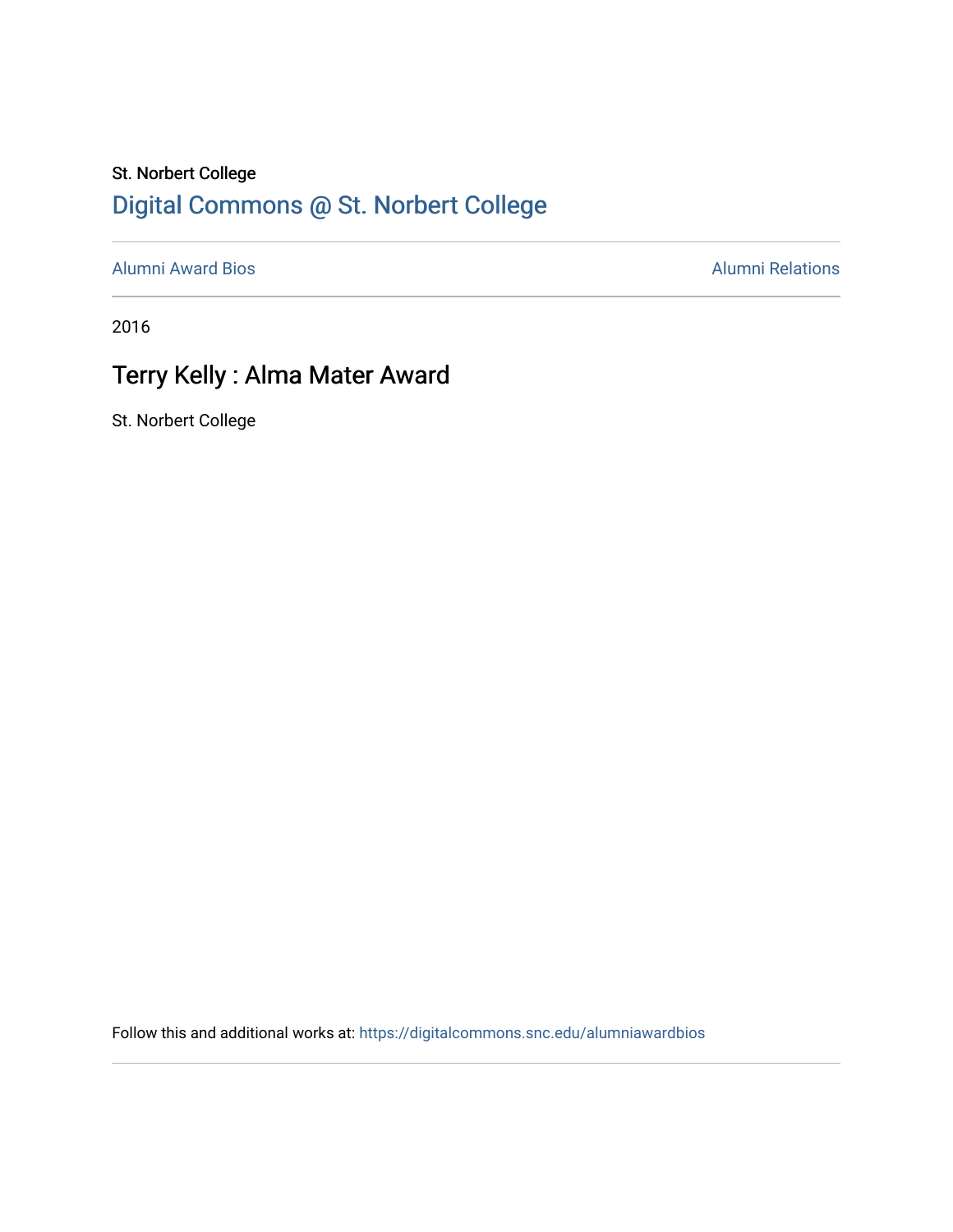



Q

[Academics](https://www.snc.edu/academics) [Admission](https://www.snc.edu/admission) [Campus Life](https://www.snc.edu/campuslife) [Living Norbertine](https://www.snc.edu/livingnorbertine) [Athletics](https://www.snc.edu/athletics) [About](https://www.snc.edu/about)

[Alumni](https://www.snc.edu/alumni/) [Alumni Awards](https://www.snc.edu/alumni/awards/) 2016 Alma Mater Award A

### [Alumni](https://www.snc.edu/alumni/index.html)

[Events & Reunions](https://www.snc.edu/alumni/event/index.html) [Behind the Arch](https://www.snc.edu/alumni/event/behindthearch/) [Benefits and Services](https://www.snc.edu/alumni/benefits.html) [Get Involved](https://www.snc.edu/alumni/getinvolved.html) [Give to SNC](http://giving.snc.edu/) [Alumni Awards](https://www.snc.edu/alumni/awards/index.html) [Past Recipients](https://www.snc.edu/alumni/awards/recipients.html) [Knight Lights](https://www.snc.edu/alumni/knightlights/index.html) [Alumni-Owned](https://www.snc.edu/alumni/directory/index.html) [Businesses Network](https://www.snc.edu/alumni/directory/index.html) [Alumni Board](https://www.snc.edu/alumni/alumniboard.html) [Student Alumni](https://www.snc.edu/alumni/saa.html) [Ambassadors](https://www.snc.edu/alumni/saa.html) [Staff](https://www.snc.edu/alumni/contactus.html)

# 2016 Alma Mater Award



#### Terry Kelly '68

"Docere Verbo et Exemplo" – to teach by word and example – is the St. Norbert College motto.

It is more than just an exhortation to the college's faculty and staff; it is also something we strive to instill in our students as guidance for living their lives.

Terry Kelly lives his life in just that way.

As an English teacher for nearly half a century, Terry has quite literally taught by word; but in every aspect of his life, he has also taught by example – and in the process, has influenced innumerable other lives.

In his teaching, Terry has displayed a

passion for the profession and a deep commitment to his students. One of those – now an attorney – cited his former teacher's pithy remarks about genuineness as a source of guidance in his professional writing today. Another marveled at the amount of time Terry invested in commenting on his essays, and credits Terry as the inspiration for his own career as an English teacher.

So great is Terry's desire to make a difference in the classroom that he has volunteered to work with the most challenged students at Marquette High School, to help them succeed in a collegeprep curriculum.

Terry's contributions to athletics have been similarly exceptional. Coach of one of the most highly regarded track programs in the state, he is a lifelong student of coaching methods. Now